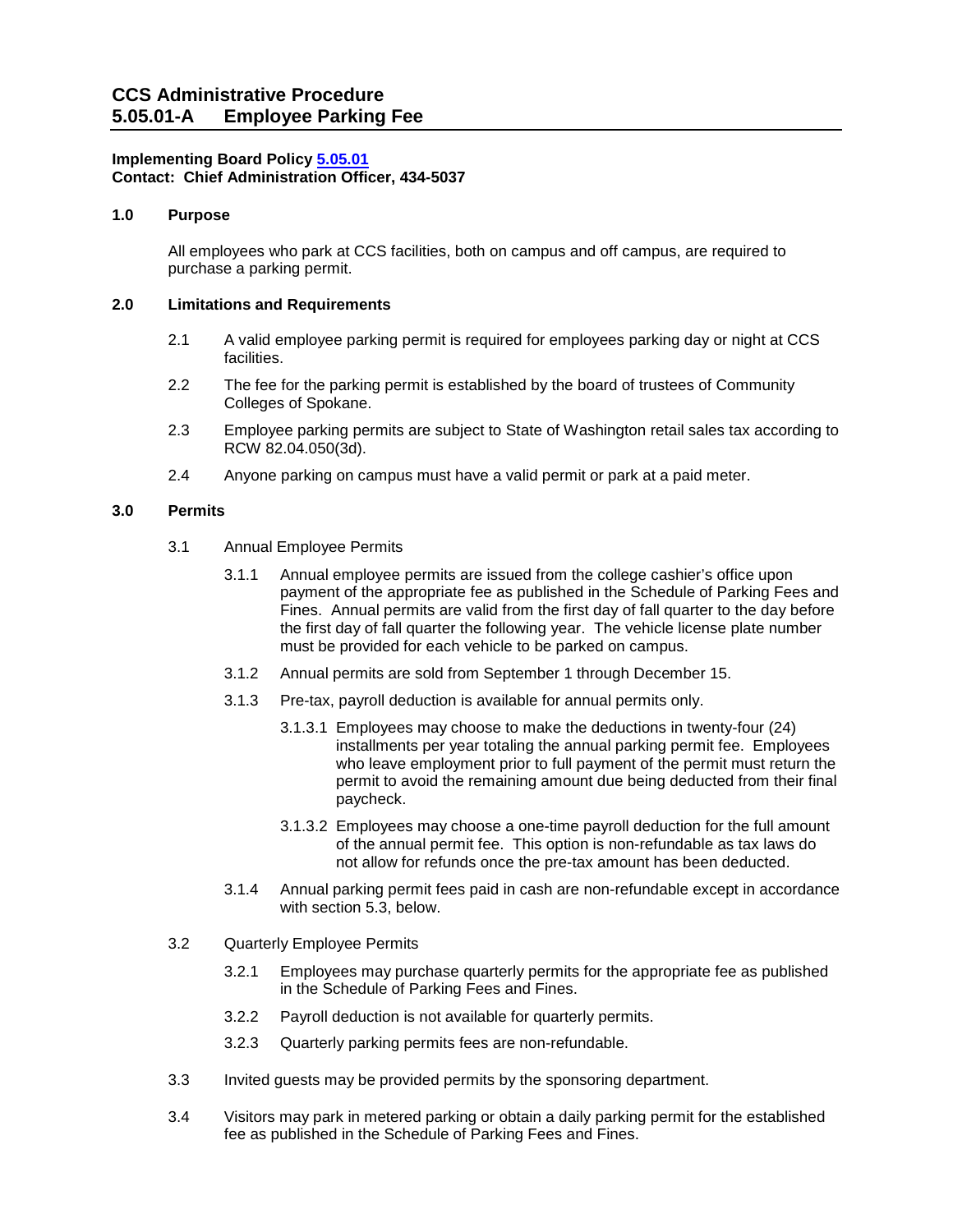- 3.5 Employees who purchase annual or quarterly parking permits are entitled to a special motorcycle permit at no extra charge.
- 3.6 Lost or stolen permits (including motorcycle permits) are the responsibility of the employee.
	- 3.6.1 A replacement permit may be purchased at the same rate as the original permit.
	- 3.6.2 Under unusual circumstances the employee may appeal the replacement fee to the Chief Administration Officer. The appeal must be in writing and the decision of the Chief Administration Officer is final and binding.

#### **4.0 Parking Regulations**

- 4.1 The parking permit is to be displayed on the inside front mirror, hung so information on the permit is visible through the front windshield.
- 4.2 Parking must be in designated spaces.
- 4.3 Violators are subject to fines and other measures as described in WAC 132Q-20-260.
- 4.4 Refer to WAC 132Q-20 for a complete list of traffic and parking rules and regulations.

# **5.0 Commute Trip Reduction Participants**

- 5.1 Bus Riders, Car Pools or Van Pools. Employees who purchase monthly bus passes or ride in a car pool or van pool are eligible to purchase quarterly parking permits at a 75 percent reduction from the quarterly parking permit fee.
	- 5.1.1 Individuals electing this option must purchase their parking permit on a quarterly basis rather than annually.
	- 5.1.2 Individuals must agree to ride the bus or car pool a minimum of three (3) days per week.
	- 5.1.3 Employees who carpool five (5) days per week are eligible for a quarterly parking permit at no cost.
- 5.2 Biking/Walking. Employees who pledge to bike/walk a minimum of three (3) days per week, five (5) months per year are eligible to purchase quarterly parking permits at a 75 percent reduction from the quarterly parking permit fee.
- 5.3 Change in Commute Status for Annual Permit Holders. Staff or faculty who purchased annual parking permits and change commute status during the period of the permit are entitled to refunds issued at the college cashier's office as follows:
	- 5.3.1 Fall Quarter: 90 percent
	- 5.3.2 Winter Quarter: 60 percent
	- 5.3.3 Spring Quarter: 30 percent
- 5.4 Participants must complete a Commute Trip Reduction form. The form is available from the college cashier's office.

## **6.0 Related Information**

- 6.1 [WAC 132Q-20](http://apps.leg.wa.gov/WAC/default.aspx?cite=132Q-20) Traffic rules and regulations
- 6.2 Administrative Procedure [2.00.01-D,](https://ccs.spokane.edu/ccsglobal/media/Global/PDFs/District/Policies/CH2/2.00.00_PersAdmin/2-00-01D_CommuteTrip.pdf) Commute Trip Reduction Program
- 6.3 [Schedule of Parking Fees & Fines](https://shared.spokane.edu/ccsglobal/media/Global/PDFs/District/BusinessOffice/ParkingFeeSchedule.pdf)
- 6.4 [Parking Citation Appeal](https://ccs.nupark.com/portal)